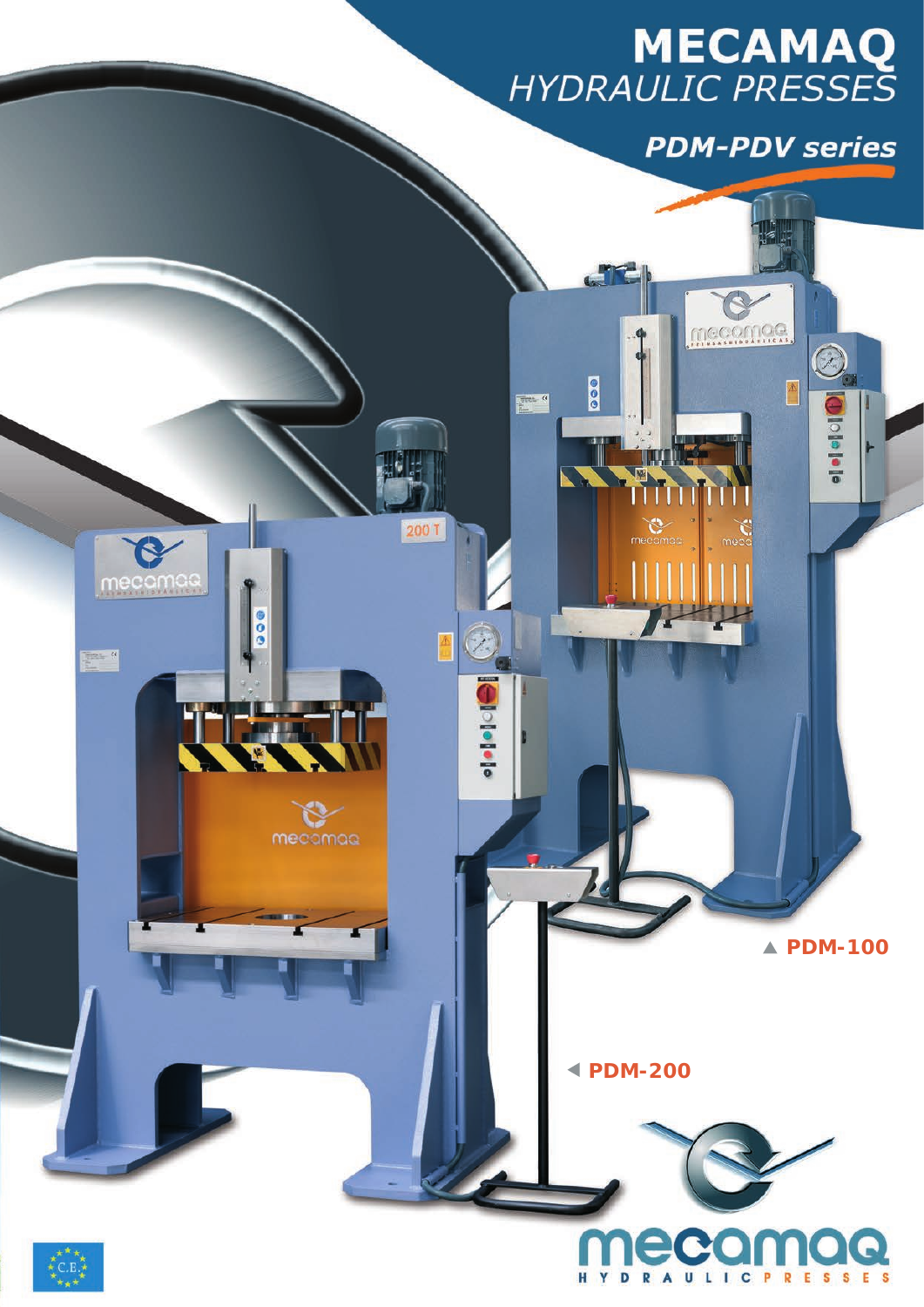

### **PDM-400**

*· 400Tm. · Plates 1500x1000mm. · PLC control with tactile panel*

ē

**Halled Hall** 

ë  $\overline{\bullet}$ Ä  $\overline{\phantom{a}}$ 

WEIDE

mecamag

B

O

Ł

**ofofofofofo**  $\ddot{\phantom{1}}$  **OD** Polei Ŀ

 $\mathcal{C}$ 

## **PDM-600**

#### *· 600Tm.*

- *· Plates 1500x900mm.*
- *· PLC control with tactile panel*
- *· Heated plates application*

#### **PDM-160**

- *· 160Tm. · Plates 1000x1000mm.*
- *· Stroke 500mm.*
- *· Hydraulic cushion*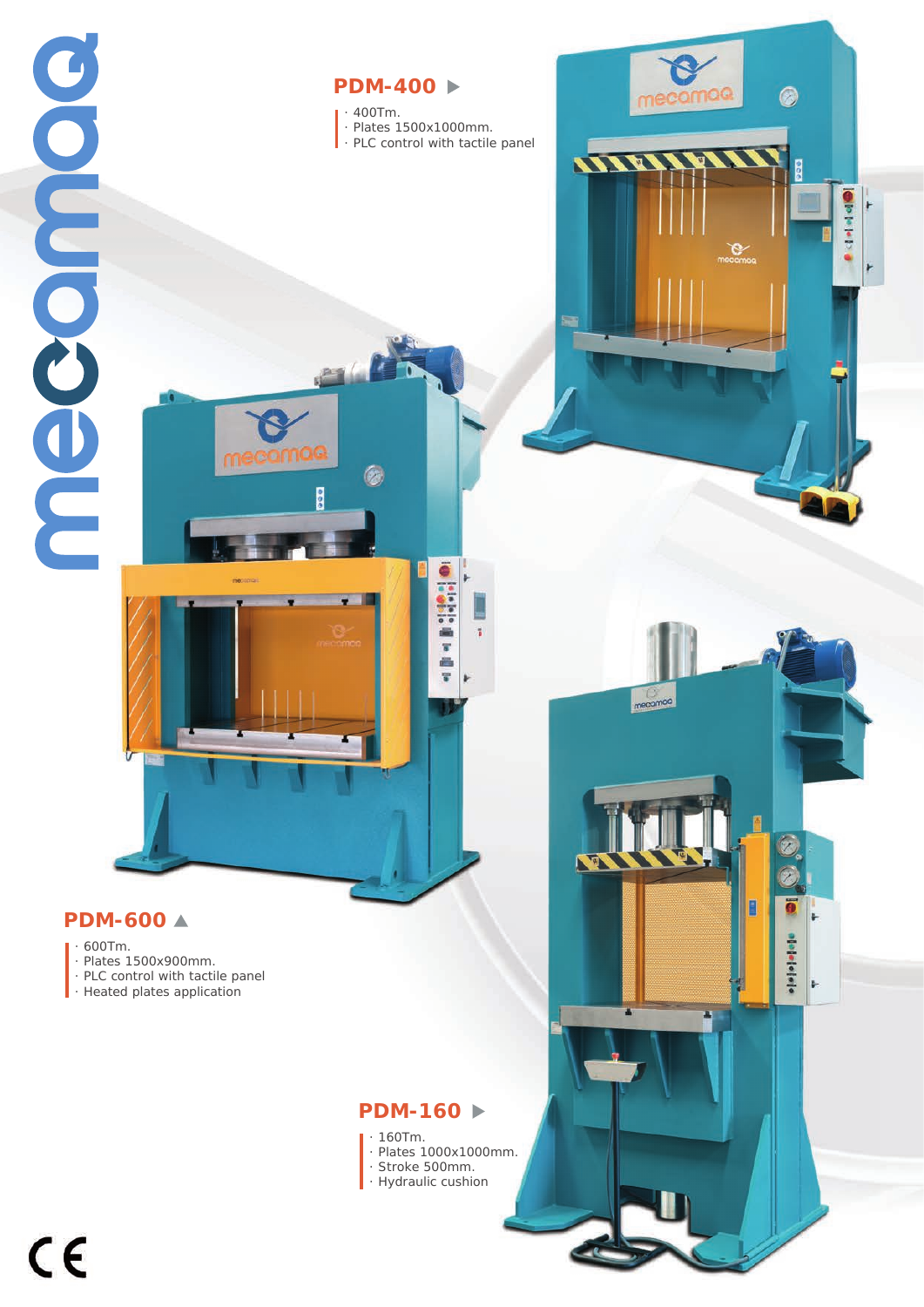# **Features**

- Hydraulic system self-monitored and redundant according to EN693.
- Monoblock frame manufactured with structural steel S355 (calculated with finite element analysis software).
- Activation by means of two hand safety controls.
- T-slots "M16" DIN650
- Two speeds with automatic change of fast speed by pressure.
- **C** Limit switches.
- Pressure switch.

## **Series Specifications**

| <b>PDV Series</b>             | <b>PDV-80</b> | <b>PDV-100</b> | <b>PDV-150</b> | <b>PDV-200</b> | <b>PDV-300</b> |  |
|-------------------------------|---------------|----------------|----------------|----------------|----------------|--|
| Power (tons).                 | 80            | 100            | 150            | 200            | 300            |  |
| Stroke (mm)                   | 250           | 250            | 250            | 250            | 300            |  |
| Lower plate (mm)              | 700x500       | 800x500        | 900x600        | 900x600        | 1000x650       |  |
| Front opening useable (mm)    | 710           | 810            | 910            | 910            | 1010           |  |
| Vertical opening useable (mm) | 500           | 500            | 500            | 500            | 600            |  |
| Engine power (HP)             | 5, 5          | 7,5            | 10             | 13,5           | 15             |  |
| Approximation speed (mm/sec)  | 25            | 22             | 20             | 20             | 15             |  |
| Work speed (mm/sec)           | 6             | 6              | 5              | 5              | $\overline{4}$ |  |
| Max. pressure (bars)          | 315           | 315            | 300            | 315            | 315            |  |
|                               |               |                |                |                |                |  |

| <b>PDM Series</b>             | <b>PDM-80</b> | <b>PDM-100</b> | <b>PDM-150</b> | <b>PDM-200</b> | <b>PDM-300</b> | <b>PDM-400</b> | <b>PDM-500</b> |
|-------------------------------|---------------|----------------|----------------|----------------|----------------|----------------|----------------|
| Power (tons).                 | 80            | 100            | 150            | 200            | 300            | 400            | 500            |
| Stroke (mm)                   | 250           | 250            | 250            | 250            | 300            | 300            | 400            |
| Guides $\emptyset$ (mm)       | 50            | 50             | 60             | 60             | 60             | 70             | 80             |
| Lower plate (mm)              | 700x500       | 800x500        | 900x600        | 900x600        | 1000x650       | 1100x750       | 1200x850       |
| Upper plate (mm)              | 600x450       | 700x500        | 800x550        | 800x550        | 900x600        | 1000x700       | 1100x800       |
| Front opening useable (mm)    | 710           | 810            | 910            | 910            | 1010           | 1110           | 1210           |
| Vertical opening useable (mm) | 500           | 500            | 500            | 500            | 600            | 600            | 700            |
| Engine power (HP)             | 5, 5          | 7,5            | 10             | 13,5           | 15             | 20             | 25             |
| Approximation speed (mm/sec)  | 25            | 22             | 20             | 20             | 15             | 12             | 11             |
| Work speed (mm/sec)           | 6             | 6              | 5              | 5              | $\overline{4}$ | 4              | 3,5            |
| Max. pressure (bars)          | 315           | 315            | 300            | 315            | 315            | 315            | 315            |

# **Optional Equipment**

- Hydraulic cushion.
- Hydraulic ejector.
- Light curtains.
- Electric oil cooler.
- PLC control with tactile panel (SIEMENS).
- More optional equipment under request.